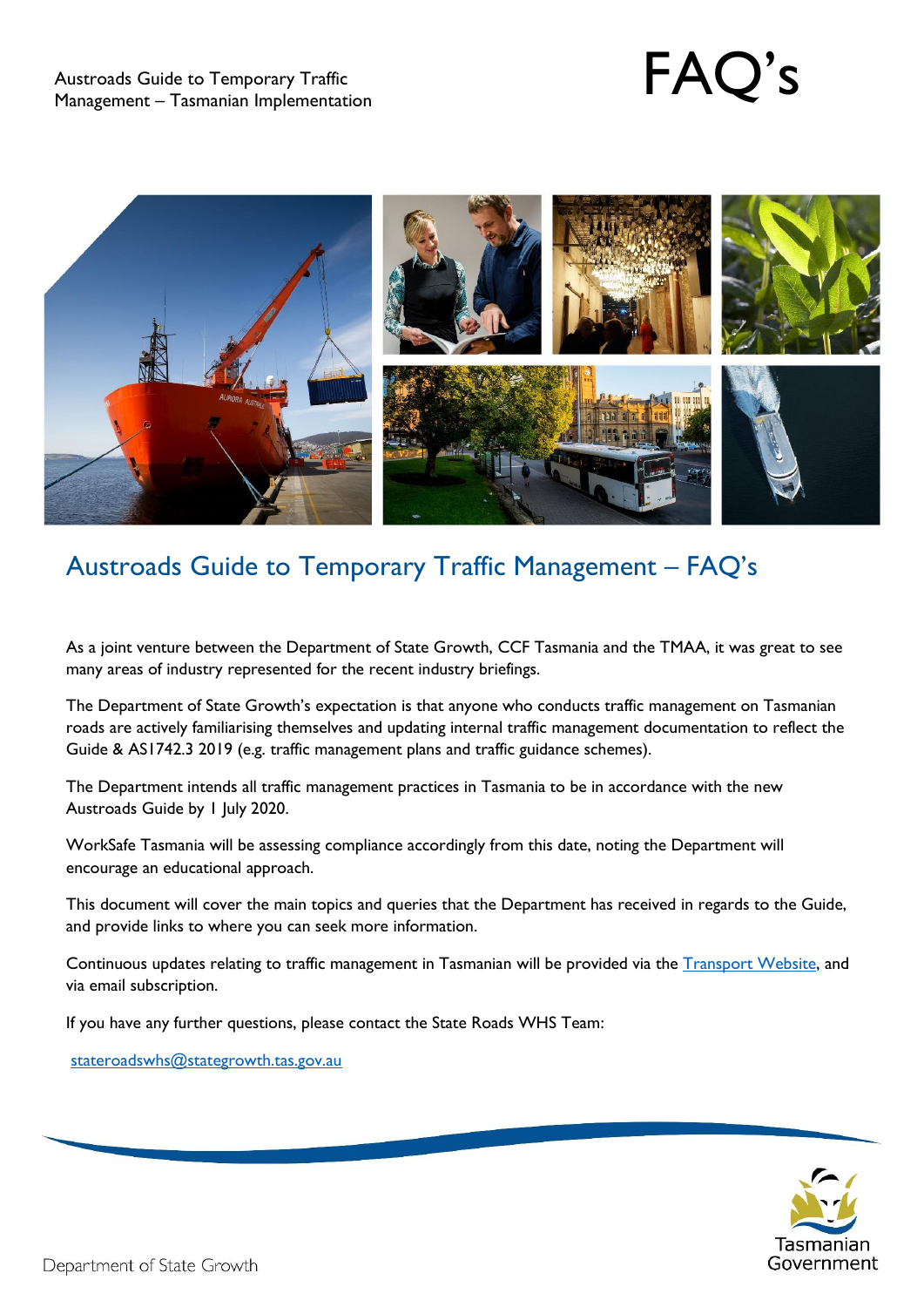# **1. AS1742.3 2019 Update**

An update to AS1742.3 was published on the 11<sup>th</sup> December 2019. The updated version is available for purchase [here.](https://infostore.saiglobal.com/en-au/Standards/AS-1742-3-2019-126126_SAIG_AS_AS_2790410/)

AS1742.3 2019 has been updated to reflect the requirements of a Standard, and has had material that would typically be considered "guidance" removed and developed into the AGTTM.

The Standard is now designed to cover the principles, process and broad steps to consider when preparing Traffic Management Plans (TMP) and Traffic Guidance Schemes (TGS).

It also defines broad principles for Temporary Traffic Management, and outlines the difference between Traffic Management Plans and Traffic Guidance Schemes.

Details and particulars for signs and devices for use at Temporary Traffic Management sites are also outlined in the Standard.

More information outlining the detail of each section of the Standard can be found in Dr Dan Sullivan's Tasmanian presentation.

#### **2. AGTTM 10 Part Guide**

The Austroads Guide to Temporary Traffic Management (AGTTM) was released on the 11<sup>th</sup> December 2019.

The Guide details contemporary traffic management practice for application in Australia & New Zealand. It provides guidance for the planning, design and implementation of safe, economical and efficient temporary traffic management designs.

The 10 parts of the Guide recognises the level of variability of the road environments for which guidance is provided. The guidance is intended to encourage a consistent level of planning that supports the streamlined safe progress of work.

It applies to all works on roads and near roads, in addition to off road development and other activities that interact with and impact on the road environment.

You can access the Guide at the [Austroads website,](https://austroads.com.au/network-operations/network-management/temporary-traffic-management) and more information can be found in Dr Dan Sullivan's presentation.

### **3. Tasmanian Guide to Traffic Control for Works on Roads**

The Tasmanian Guide to Traffic Control for Works on Roads is provided to maintain a safe workplace for workers and to safely guide road users through work sites.

Traffic control at work sites in Tasmanian must be installed in accordance with the relevant AS1742.3.

This Guide provides additional information and clarification to support and compliment the Standard.

The Tasmania Guide to Traffic Control for Works on Roads is currently being updated to remove the current 3 year refresher requirement for Traffic Management training in Tasmania.

This Guide will also include guidance and information regarding the pending development and release of the Austroads Training package, and how that relates to Tasmania.

The Department will continue to provide updates regarding the release of this updated Tasmanian Guide via the Transport website.